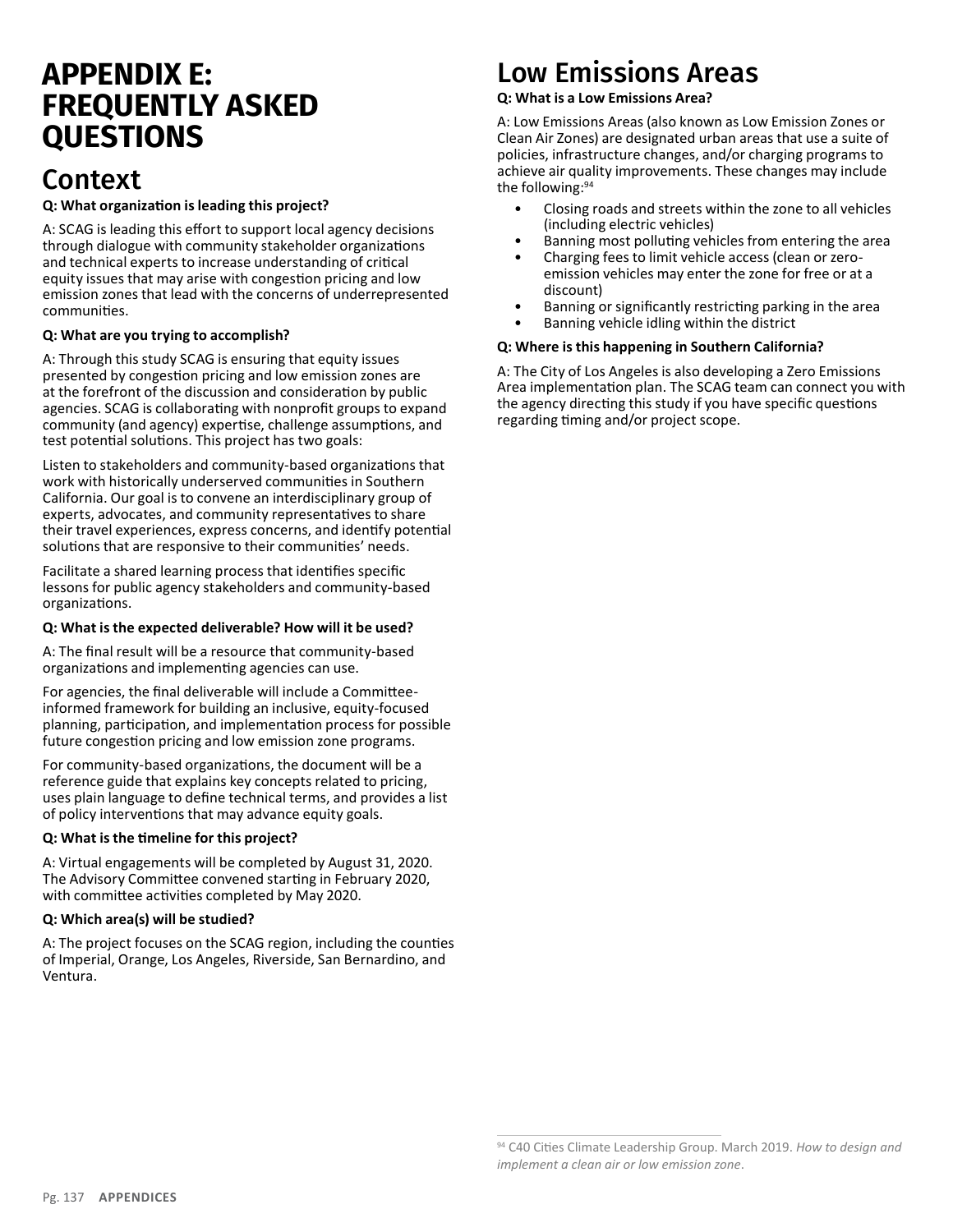# Road Pricing

#### **Q: What is road pricing?**

A: Road pricing refers to any system in which drivers pay directly to use roads, as opposed to indirect payments such as fuel purchases and taxes. Drivers may pay to enter or exit a designated area, or they may pay for each mile driven. Tollways (i.e., highways that charge drivers a fee) are probably the most common form of road pricing in the U.S. You may have also experienced a form of road pricing if you have used carshare apps or pay-as-you-go auto insurance. While road pricing generally refers to fees paid by drivers, you may have also paid per mile to use apps for ridesharing (e.g., Lyft or Uber), bike sharing, and/or electric scooters.

#### **Q: What is congestion pricing?**

A: Congestion pricing, a form of road pricing, typically charges drivers at a variable rate based on demand. In other words, drivers pay more when and where there is more traffic. Congestion pricing encourages drivers to share rides, to travel at less-congested times, and to use non-automobile modes. Local governments typically use congestion pricing to manage traffic in congested urban areas that have a mix of high-quality alternatives to driving (e.g., frequent bus service, subways, and/ or light rail, as well as attractive walking, bicycling, and rolling options). Revenues from congestion pricing can help fund these high-quality alternatives.

#### **Q: How can congestion pricing benefit me?**

A: By discouraging driving during congested periods, congestion pricing benefits many road users by making travel times faster and more predictable. For example, bus riders experience faster trips and shorter wait times. Reducing the number of cars on the road can improve air quality, reduce greenhouse gas emissions, and enhance road safety. Revenues from congestion pricing can be used to improve transit options and build safer connections for people bicycling, walking, or rolling to their destinations.

#### **Q: What are the potential downsides?**

A: Without the right mix of safeguards and intentional investment strategies, congestion pricing can create unfair outcomes. We list some common issues that stakeholders have raised when agencies have proposed congestion pricing projects in the past:<sup>95</sup>

- Pricing is regressive and will disproportionately burden low-income drivers.
- A combination of upfront costs and financial requirements (e.g., access to a bank account or a credit card) for tolling technology (e.g., transponders) may be a barrier for low-income users.
- Pricing may create a two-tiered transportation system, where those who can afford to pay benefit from less traffic.
- For low- and moderate-income drivers that must travel by automobile, pricing may make traveling much more expensive.
- These are valid concerns that deserve careful consideration. Fortunately, each of these issues can be addressed. Communities can work with implementing agencies to devise an investment strategy that prioritizes enhancing mobility options for vulnerable communities. That, coupled with a mix of targeted discounts, exemptions, and subsidies, has the potential to address the equity concerns identified above.

#### **Q: Is there an example of congestion pricing that already exists?**

A: Yes. Congestion pricing is currently used in London, Stockholm, Milan, Gothenburg, and Singapore. It is planned for New York in 2021, and is being studied in Seattle, San Francisco, and Vancouver. You may have already experienced a form of congestion pricing when using Lyft or Uber late at night or in the rain; as more customers request rides from a limited number of drivers, prices "surge" to adjust for demand.

#### **Q: Where is this happening in Southern California?**

A: Several studies have analyzed the potential for congestion pricing in the Los Angeles area. The most recent studies include SCAG's "Mobility Go Zone and Pricing Feasibility Study"<sup>96</sup> and Metro's forthcoming "Traffic Reduction Study."97

#### **Q: How far are they along in the planning process?**

A: These studies are in the early conceptualization phases. The SCAG team can connect you with local agencies directing these studies if you have specific questions regarding timing and/or project scope.

#### **Q: How can my community get involved?**

A: Metro's Traffic Reduction Study has a community outreach and engagement component. The SCAG team can connect you to agency staff directing this project if you'd like to participate in their engagement processes.

<sup>96</sup> Southern California Association of Governments. March 2019. *Mobility Go Zone & Pricing Feasibility Study*.

<sup>97</sup> Sotero, Dave. September 28, 2020. *Metro to hold four public meetings to provide details on Traffic Reduction Study*. Los Angeles Metropolitan Transportation Authority.

<sup>95</sup> TransForm. March 2019. *Pricing Roads, Advancing Equity*. p. 10-11.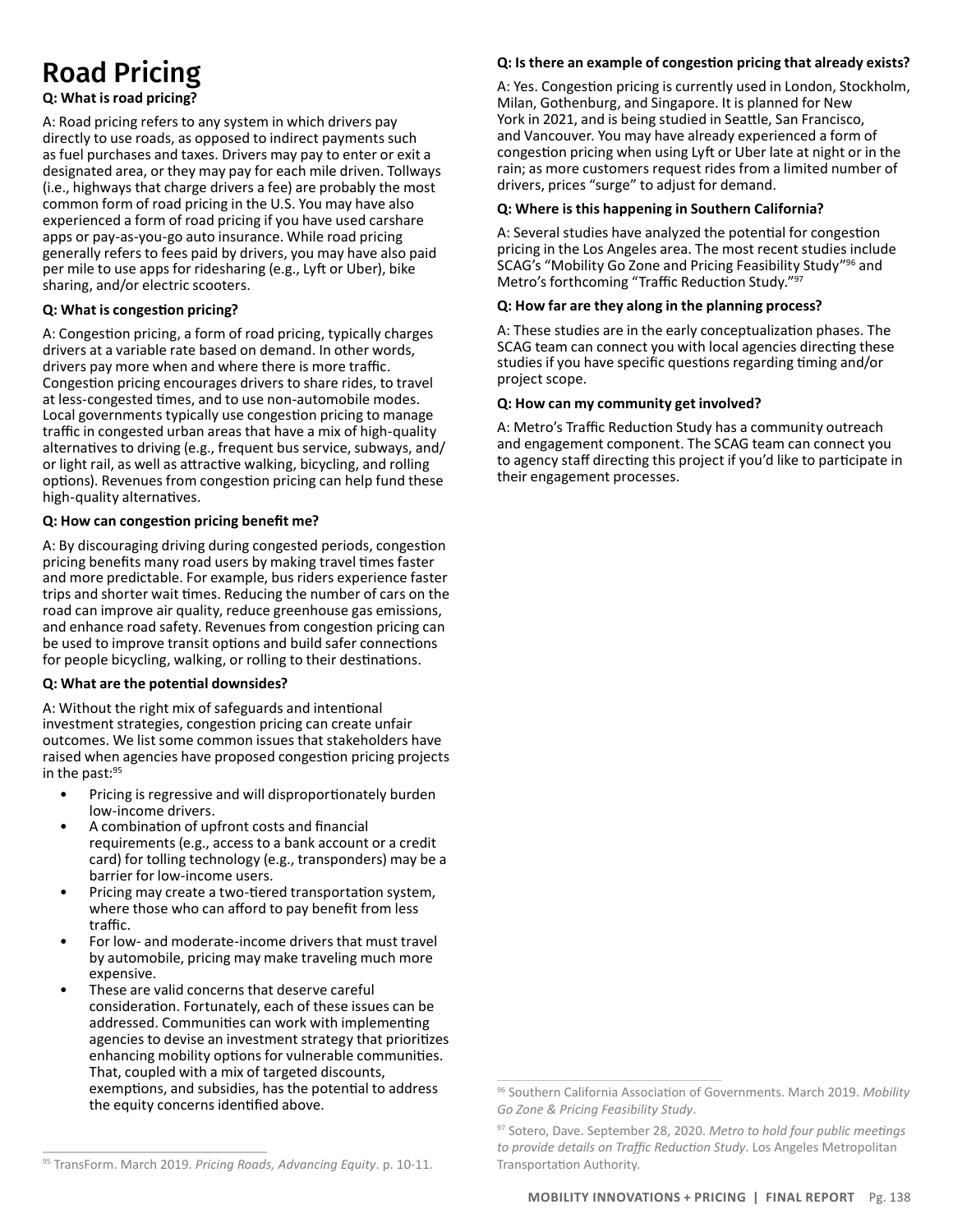## Pricing and Low Emissions Areas: Beyond the Basics

#### **Q: Will pricing make traveling more expensive for some users? Is there potential to decrease overall transportation costs?**

A: Yes, and yes. Congestion pricing will make driving more expensive for some users. It also has the potential to reduce travel costs for other road users. Congestion pricing uses fees to discourage driving during high-demand travel times. But those fees can be structured so that they reduce the financial burden for vulnerable populations. This may include offering discounts, subsidies, or exemptions to low-income drivers and travelers with disabilities. Congestion pricing systems can also use revenues to invest in programs and infrastructure that reduce travel costs and create time savings for historically underserved groups. This includes offering incentive programs like deeply discounted (or free) transit fares and bikeshare discounts for lowincome households.

#### **Q: What types of subsidies could be used? How do they work? Who is eligible?**

A: Cities have designed congestion pricing programs with a variety of exemptions, subsidies, discounts, incentives, and caps to reduce the burden for sensitive groups. Although these subsidies vary based on the particularities of the pricing program, we've listed some common tools below:98

- Discounts: congestion pricing programs may reduce fees for low-income drivers, drivers with disabilities, carpools, and/or low- or zero-emission vehicles.
- Exemptions: programs may allow specific drivers to avoid paying fees; in London, the congestion pricing zone initially exempted alternative fuel vehicles.
- Caps: congestion pricing programs can include caps for specific groups, like small businesses. The cap sets a maximum charge over a specific time period. In New York, one proposal would subject small businesses to a maximum daily fee, allowing qualifying drivers to make multiple trips in and out of the pricing area without being charged additional fees after they've hit the cap.
- Incentives: congestion pricing programs may also offer incentives that reward individuals for using alternate travel options. This includes reduced transit fares, bikeshare discounts, and/or low-income carshare programs.

Subsidies and incentives can be structured so that they reduce travel costs for vulnerable populations while encouraging more efficient travel patterns. This can include offering the steepest discounts and subsidies to low-income households and employing income-based travel incentives.

<sup>98</sup> TransForm. March 2019. *Pricing Roads, Advancing Equity*. p. 10-11.